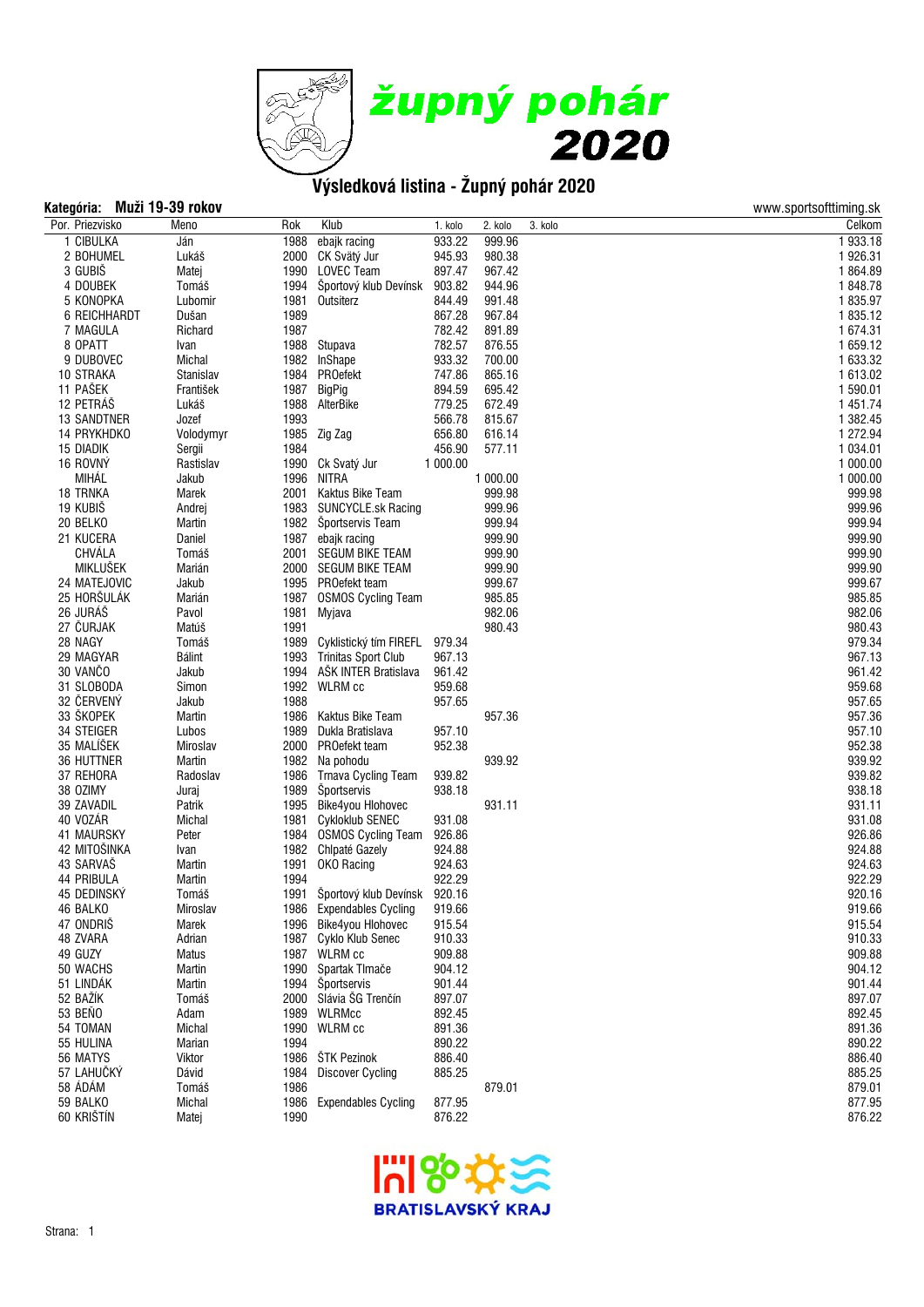| 61 SERAFIN                 | Matúš                         |      | 1987 WLRM cc                        | 876.17           |                  | 876.17           |
|----------------------------|-------------------------------|------|-------------------------------------|------------------|------------------|------------------|
| 62 ENDRESL                 | Miroslav                      |      | 1987 Discover Cycling               | 875.52           |                  | 875.52           |
| 63 KLIMO                   | Michal                        | 1989 | KWCC                                | 874.48           |                  | 874.48           |
| 64 HYBEN<br>65 PASTIEROVIČ | Dominik                       | 1994 | 1997 Chlpaté Gazely                 | 871.55<br>867.68 |                  | 871.55           |
| 66 ŠOPOŇ                   | Dominik                       |      |                                     |                  |                  | 867.68           |
| 67 DRIES                   | Vladimír<br><b>Bruynseels</b> | 2001 | 1983 Liešany<br>CK Dukla Bratislava | 864.25<br>863.65 |                  | 864.25<br>863.65 |
| 68 SALKOVIC                | Roman                         |      | 1982 WLRM cc                        | 862.61           |                  | 862.61           |
| 69 KAPUSTA                 | Marek                         | 1983 |                                     | 861.92           |                  | 861.92           |
| 70 DOBIAS                  | Pavol                         | 1984 |                                     | 858.74           |                  | 858.74           |
| 71 MOLNÁR                  | Daniel                        | 1987 |                                     | 857.50           |                  | 857.50           |
| 72 GRANAČKA                | Dominik                       | 1988 |                                     | 857.15           |                  | 857.15           |
| 73 CERNICKY                | Martin                        |      | 1985 WLRM cc                        | 856.36           |                  | 856.36           |
| 74 VERLE                   | Peter                         | 1986 | NITRA                               |                  | 855.92           | 855.92           |
| 75 ŽALONDEK                | Martin                        | 1993 | Exponea                             | 855.06           |                  | 855.06           |
| 76 KALNICKÝ                | Marek                         | 1990 |                                     | 853.72           |                  | 853.72           |
| 77 RÁCEK                   | Filip                         |      | 1992 WLRM cc                        | 852.23           |                  | 852.23           |
| 78 JÁNOŠ                   | Filip                         | 1989 |                                     | 851.79           |                  | 851.79           |
| 79 ŠULOVSKÝ                | Lubomír                       | 1989 |                                     | 845.88           |                  | 845.88           |
| 80 URIK                    | Jozef                         | 1986 | CK Svätý Jur                        | 839.77           |                  | 839.77           |
| 81 KOŽUCH                  | Milan                         | 1981 |                                     |                  | 837.57           | 837.57           |
| 82 KOZÁK                   | Peter                         | 1987 | Discover Cycling                    | 833.91           |                  | 833.91           |
| 83 ŠTYRÁK                  | Juraj                         | 1992 |                                     | 833.32           |                  | 833.32           |
| 84 GRANEC                  | Jan                           | 1989 | WLRM cc                             | 827.86           |                  | 827.86           |
| 85 KLAS                    | Adam                          |      | 1982 Zohor                          |                  | 825.78           | 825.78           |
| 86 VOLTEMAR                | Krištof                       | 1995 | Kostolište                          |                  | 818.14           | 818.14           |
| 87 HOC                     | Peter                         | 1981 |                                     |                  | 818.10           | 818.10           |
| 88 BAJANÍK                 | Daniel                        |      | 1992 Cyklistický klub AB Se         | 817.83           |                  | 817.83           |
| 89 MACKOVIČ                | David                         | 1997 |                                     | 816.04           |                  | 816.04           |
| 90 SLYŠKO                  | Matúš                         | 2001 |                                     | 815.04           |                  | 815.04           |
| 91 GALVÁNEK<br>92 ONDIK    | Ján                           | 1983 |                                     | 811.22<br>811.07 |                  | 811.22<br>811.07 |
| 93 KUBRICKÝ                | Radoslav<br>Rastislav         | 1986 | 1982 PROefekt team                  | 806.11           |                  | 806.11           |
| 94 RYBAR                   | Pavol                         | 1982 | MODANT.sk                           | 801.29           |                  | 801.29           |
| 95 VANYEK                  | Zsolt                         |      | 1992 Trinitas Sport Club            | 800.00           |                  | 800.00           |
| 96 BOROS                   | <b>Bruno</b>                  | 1989 |                                     | 797.12           |                  | 797.12           |
| 97 SZENYAN                 | Ivan                          |      | 1986 Ck skalica                     | 796.03           |                  | 796.03           |
| 98 FÜLÖP                   | Peter                         | 1981 | BTK Veľký Biel                      | 780.98           |                  | 780.98           |
| <b>99 MILO</b>             | Marcel                        | 1989 | WLRM cc                             | 777.86           |                  | 777.86           |
| 100 BENČ                   | Tomáš                         | 1983 |                                     | 774.38           |                  | 774.38           |
| 101 BRUYNSEELS             | Greg                          | 1999 | CK Dukla Bratislava                 | 772.94           |                  | 772.94           |
| 102 ISTRATOV               | Yevhen                        | 1987 |                                     | 767.87           |                  | 767.87           |
| 103 KANKA                  | Daniel                        | 1993 | <b>Triation Pezinok</b>             | 767.68           |                  | 767.68           |
| 104 HAMAJ                  | Ľudovít                       | 1981 |                                     | 764.50           |                  | 764.50           |
| 105 HESEK                  | Milan                         | 1985 |                                     | 764.35           |                  | 764.35           |
| 106 DOBROVODSKÝ            | Michal                        | 1988 |                                     | 753.18           |                  | 753.18           |
| 107 BRUNOVSKY              | Simon                         |      | 1993 Slovenská triatlonová          | 740.17           |                  | 740.17           |
| 108 MEDO                   | Tomáš                         |      | 1985 CK Svätý Jur                   | 736.20           |                  | 736.20           |
| 109 POKORNÝ                | Marek                         |      | 1992 IBM ISC                        | 722.74           |                  | 722.74           |
| 110 BODO                   | Peter                         | 1981 | Chren a Sproch                      | 721.90           |                  | 721.90           |
| 111 ČECH                   | Ivan                          | 1982 |                                     | 705.81           |                  | 705.81           |
| 112 ŠTVRTECKÝ              | Jaroslav                      | 1981 | Pzr team senica                     |                  | 699.08           | 699.08           |
| 113 POLÁK                  | <b>Bruno</b>                  |      | 1997 BRS Technology team            |                  | 695.47           | 695.47           |
| <b>114 STILLHAMMER</b>     | Peter                         | 1993 | Borovce                             |                  | 694.86           | 694.86           |
| 115 GÁBRIŠ                 | Ondrej                        | 1984 |                                     | 681.53           |                  | 681.53           |
| 116 ANDRÝSEK               | Martin                        | 1988 | Olohove                             |                  | 672.68           | 672.68           |
| 117 BURANSKÝ<br>118 MACEK  | Mário<br>Lukáš                | 1998 | 1984 xmobil.sk<br>PROefekt team     |                  | 670.34<br>665.68 | 670.34<br>665.68 |
| 119 JÁNOŠ                  | Pavol                         | 1984 | Jablonové                           |                  | 651.15           | 651.15           |
| 120 SCHREIBER              | Daniel                        | 1987 | Malacky - Rádek                     |                  | 649.72           | 649.72           |
| 121 LASLOP                 | Patrik                        | 1992 |                                     |                  | 643.34           | 643.34           |
| 122 FRIEDLAND              | Eugen                         | 1990 | Kill the Hill                       |                  | 639.82           | 639.82           |
| 123 HORNOF                 | Peter                         | 1994 |                                     |                  | 638.09           | 638.09           |
| 124 LINDÁK                 | Jaroslav                      | 1987 | <b>Expendables Cycling</b>          | 637.29           |                  | 637.29           |
| 125 ŠTRBA                  | Matúš                         |      | 1987 TNM Bike Team                  |                  | 636.82           | 636.82           |
| 126 TÓTH                   | Alexander                     | 1991 | <b>BTK Veľký Biel</b>               | 625.37           |                  | 625.37           |
| 127 NERADOVIČ              | Martin                        | 1981 | MTB KOLEČKO                         | 623.44           |                  | 623.44           |
| 128 ALLINA                 | Martin                        | 1986 | Brazová pod bradlom                 |                  | 620.31           | 620.31           |
| 129 ČERNÝ                  | Patrik                        | 1983 |                                     |                  | 609.97           | 609.97           |
| 130 VODIČKA                | Tomáš                         | 1994 |                                     |                  | 607.52           | 607.52           |
| 131 BÁTORY                 | Martin                        | 1983 |                                     |                  | 606.26           | 606.26           |
|                            |                               |      |                                     |                  |                  |                  |

| 875.52                     | 876.17<br>--- -- |
|----------------------------|------------------|
| 874.48                     |                  |
| 871.55                     |                  |
| 867.68                     |                  |
| 864.25                     |                  |
| 863.65                     |                  |
| 862.61                     |                  |
| 861.92                     |                  |
| 858.74                     |                  |
| 857.50<br>857.15           |                  |
|                            |                  |
| 856.36                     |                  |
| 855.92                     |                  |
| 855.06                     |                  |
| 853.7                      | 2                |
| 852.23                     |                  |
| 851.79<br>845.88           |                  |
| 839.77                     |                  |
| 83                         | 37.57            |
| 833.91                     |                  |
|                            |                  |
| 833.32                     |                  |
| 825.78                     |                  |
| 818.14                     |                  |
| 818.10                     |                  |
| 817.83                     |                  |
| 816.04                     |                  |
| 815.04                     |                  |
| 811.22                     |                  |
| 811.07                     |                  |
| 806.11                     |                  |
| 801.29                     | €                |
| 800.00                     |                  |
| 7.1<br>79                  | <u>ַ</u>         |
|                            |                  |
| 796.03                     |                  |
| 780.98                     |                  |
| 7                          | 7.86             |
|                            | 74.38            |
| 772.94                     |                  |
| 767.87                     |                  |
| 767.68                     |                  |
| 764.50                     |                  |
| 764.35<br>753.             |                  |
| 740.17                     | 18               |
|                            |                  |
|                            |                  |
| 736.20<br>722.74<br>721.90 |                  |
| 705.81                     |                  |
| 699.08                     |                  |
| 695.47                     |                  |
| 694.86                     |                  |
| 681.53                     |                  |
| 672.68                     |                  |
| 670.34                     |                  |
| 665.68                     |                  |
| 651.15                     |                  |
| 649.72                     |                  |
| 643.34                     |                  |
| 639.82<br>638.09           |                  |
|                            |                  |
| 637.29                     |                  |
| 636.82<br>625.37           |                  |
| 623.44                     |                  |
| 620.31                     |                  |
| 609.97                     |                  |
| 607.52                     |                  |
| 606.26                     |                  |

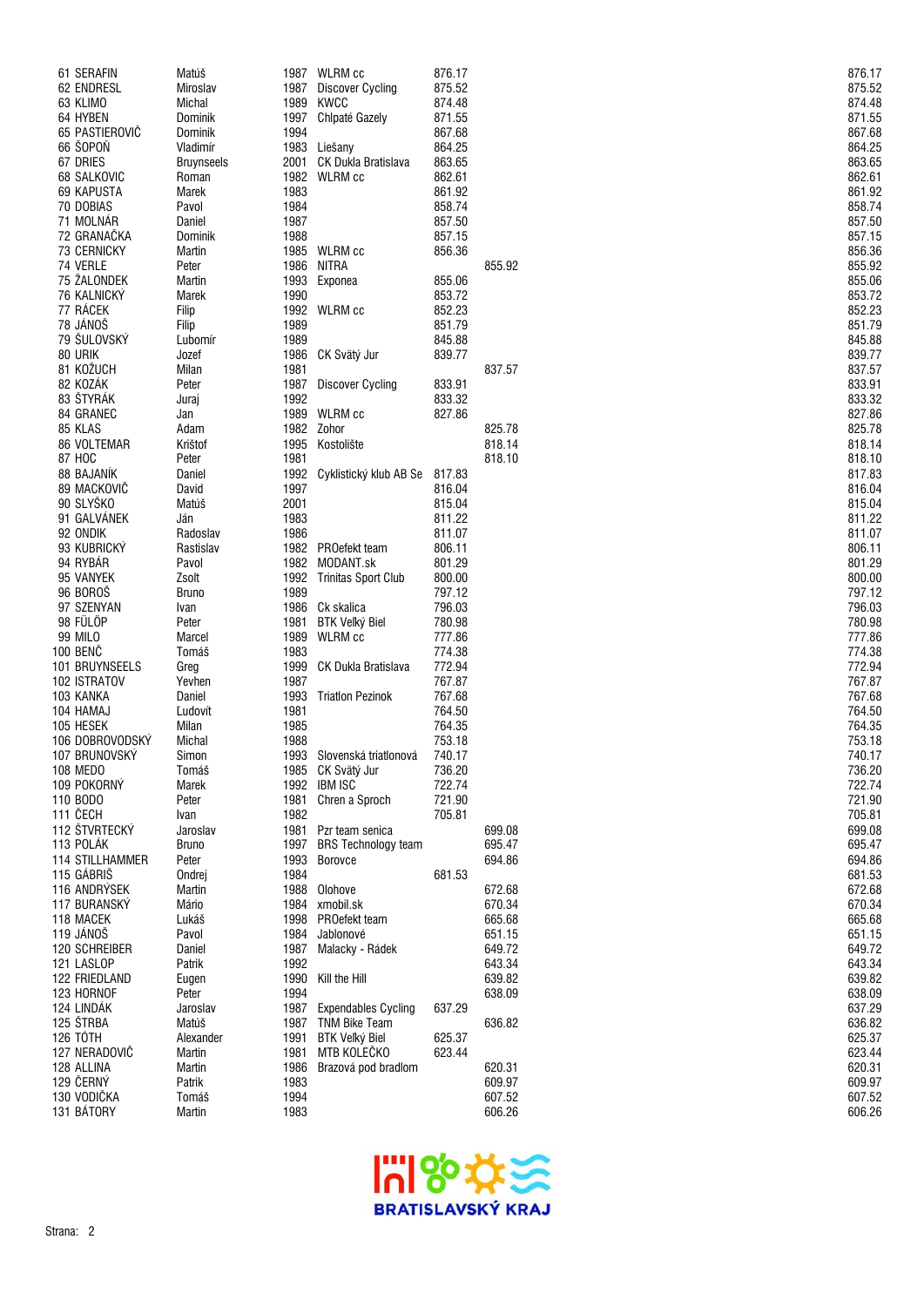| 132 KATRIŇÁK            | Jozef            | 1993         |                                   |                  | 602.87  |         | 602.87                 |
|-------------------------|------------------|--------------|-----------------------------------|------------------|---------|---------|------------------------|
| 133 DZIMKO              | Peter            | 1990         | <b>CKM Hlohovec</b>               |                  | 602.52  |         | 602.52                 |
| 134 BLÁŽÍČEK            |                  |              |                                   |                  | 594.30  |         |                        |
|                         | Andrej           | 1994         |                                   |                  |         |         | 594.30                 |
| 135 GUTIA               | Peter            |              | 1982 Zohor                        |                  | 588.40  |         | 588.40                 |
| 136 STARY               | Peter            | 1981         |                                   |                  | 574.59  |         | 574.59                 |
| 137 JANIK               | Peter            |              | 1982 Kovian                       |                  | 573.71  |         | 573.71                 |
| 138 HORSKÝ              | Pavel            | 1981         |                                   |                  | 572.95  |         | 572.95                 |
| 139 MAREK               | Marek            |              | 1990 CK Stupava                   |                  | 568.52  |         | 568.52                 |
| 140 TAŠKÁR              | Mário            | 1997         | Gajary                            |                  | 562.95  |         | 562.95                 |
| 141 ŠTEFLÍK             |                  |              |                                   |                  |         |         |                        |
|                         | Martin           | 1991         |                                   |                  | 557.31  |         | 557.31                 |
| 142 PALOVČÍK            | Marek            | 1989         | ZSE cycling team                  |                  | 549.02  |         | 549.02                 |
| 143 VARGA               | Štefan           | 1981         |                                   |                  | 505.34  |         | 505.34                 |
| 144 ZÁBORSKÝ            | Ján              | 1985         | Žrdzavý Betál                     | 503.72           |         |         | 503.72                 |
| 145 MAJOROŠ             | Ladislav         | 1998         | VISIO systems                     |                  | 475.47  |         | 475.47                 |
| 146 MALOVEC             | Marcel           | 1986         |                                   | 469.66           |         |         | 469.66                 |
| 147 JANÍČEK             | Michal           |              | 1982 Kovian                       |                  | 439.75  |         | 439.75                 |
| 148 LEDERLEITNER        | Marek            | 1981         | <b>Bratislava</b>                 |                  | 439.58  |         | 439.58                 |
| 149 MOLNÁR              |                  |              |                                   |                  |         |         |                        |
|                         | Jakub            | 1993         |                                   |                  | 370.02  |         | 370.02                 |
| 150 ŠAGÁT               | Štefan           | 1983         | ten najlepší:)                    | 354.62           |         |         | 354.62                 |
| MALATINEC               | Róbert           |              | 1990 Zvolenskí čerti              |                  | 0.00    |         | 0.00                   |
| Spolu: 151              |                  |              |                                   |                  |         |         |                        |
| Kategória:              | Muži 40-49 rokov |              |                                   |                  |         |         | www.sportsofttiming.sk |
| Por. Priezvisko         | Meno             | Rok          | Klub                              | 1. kolo          | 2. kolo | 3. kolo | Celkom                 |
|                         |                  |              |                                   |                  |         |         |                        |
| 1 NEMČEK                | Martin           | 1977         |                                   | 901.54           | 967.70  |         | 1869.24                |
| 2 KEMENCEI              | Peter            |              | 1974 Topper club                  | 873.68           | 982.35  |         | 1856.03                |
| 3 HRADSKY               | Ján              | 1974         |                                   | 845.73           | 980.22  |         | 1825.95                |
| 4 ZIBRÍN                | Martin           |              | 1975 MTBiker                      | 843.84           | 980.31  |         | 1824.15                |
| 5 HUTTNER               | Robert           | 1979         |                                   | 829.10           | 934.33  |         | 1763.43                |
| 6 KISS                  | Marian           |              | 1979 haKLUBss                     | 828.95           | 865.71  |         | 1 694.66               |
| 7 SEEWALD               | Maros            |              | 1972 CK Koliesko Stupava          | 723.98           | 908.32  |         | 1 632.30               |
| 8 BERTA                 | Peter            | 1974         |                                   | 661.12           | 910.93  |         | 1572.05                |
|                         |                  |              |                                   |                  |         |         |                        |
| 9 SLÁDOK                | Lubo             |              | 1977 Športový klub Devínsk        | 650.65           | 844.86  |         | 1 495.51               |
| 10 AMBRUS               | Stano            | 1977         |                                   | 815.24           | 662.92  |         | 1478.16                |
| 11 ČÁRSKY               | Radoslav         |              | 1971 CK Svätý Jur                 | 765.04           | 656.12  |         | 1 421.16               |
| 12 KUCERA               | Peter            | 1971         |                                   | 440.76           | 865.07  |         | 1 305.83               |
| 13 ONDRUŠ               | Ľubomír          |              | 1979 KROSS - Bike4you HI          |                  | 999.90  |         | 999.90                 |
| 14 JASENOVEC            | Peter            | 1976         | <b>Expendables Cycling</b>        |                  | 982.35  |         | 982.35                 |
| 15 MIKLUŠEK             | Marián           |              | 1971 Viničné                      |                  | 980.53  |         | 980.53                 |
|                         |                  |              |                                   |                  |         |         |                        |
| 16 HUPKA                | Ondrej           |              | 1979 ŠK Devínska Kobyla           |                  | 980.49  |         | 980.49                 |
| 17 NOCAR                | Zdeno            |              | 1975 US Pressburg                 |                  | 967.37  |         | 967.37                 |
| 18 KROMKA               | Jozef            |              | 1973 Outsiterz                    |                  | 957.61  |         | 957.61                 |
| 19 FINTA                | Tomáš            |              | 1980 NITRA                        |                  | 949.61  |         | 949.61                 |
| 20 HERCEG               | Timotej          | 1975         | Bike4you Hlohovec                 |                  | 949.60  |         | 949.60                 |
| ONDRÍK                  | Stanislav        |              | 1975 Liesek                       |                  | 949.60  |         | 949.60                 |
| 22 MATUŠISKA            | Martin           | 1976         | Liesek                            |                  | 949.51  |         | 949.51                 |
| 23 ONDRIS               | Peter            | 1971         |                                   | 933.32           |         |         | 933.32                 |
| 24 JANŽO                | Róbert           |              | 1980 Procycling Team Brati 928.75 |                  |         |         | 928.75                 |
|                         |                  |              |                                   |                  |         |         |                        |
| 25 ĎURIŠ                | Peter            |              | 1978 Bike4you Hlohovec            |                  | 924.62  |         | 924.62                 |
| 26 MANGERA              | Erik             | 1973         |                                   |                  | 919.41  |         | 919.41                 |
| 27 HARCEG               | Ivan             |              | 1978 SUNCYCLE.sk Racing           | 918.62           |         |         | 918.62                 |
| 28 ZOBKA                | Radovan          |              | 1974 AXA Cycling Team             | 912.16           |         |         | 912.16                 |
| 29 HORVÁTH              | <b>Boris</b>     |              | 1978 BRS Technology - Ka          |                  | 911.55  |         | 911.55                 |
| 30 KOLAČAN              | Martin           |              | 1975 K&K Racing                   |                  | 910.60  |         | 910.60                 |
| 31 PRUŠANSKÝ            | ľubomír          |              | 1973 Rohožník                     |                  | 904.57  |         | 904.57                 |
| 32 KRAKOVSKY            | Martin           | 1974 BRC     |                                   | 901.54           |         |         | 901.54                 |
|                         |                  |              |                                   |                  |         |         |                        |
| 33 LASUT                | Filip            |              | 1974 R.C.T. Martin                | 897.82           |         |         | 897.82                 |
| 34 ŠPIČKA               | Martin           |              | 1980 Expendables Cycling          | 889.82           |         |         | 889.82                 |
| 35 LANG                 | Jozef            |              | 1975 Skalica                      |                  | 889.68  |         | 889.68                 |
| 36 ŽÁČIK                |                  |              | 1976 P K racing team              |                  | 889.65  |         | 889.65                 |
| 37 STEFKO               | Marian           |              |                                   |                  |         |         |                        |
|                         | Norbert          |              | 1973 Limbach                      | 888.58           |         |         | 888.58                 |
|                         |                  |              |                                   |                  |         |         |                        |
| 38 SOBOTA               | Andrej           |              | 1980 Metabo                       | 886.94           |         |         | 886.94                 |
| 39 ŠTEFANIK             | Marek            | 1977         |                                   | 873.24           |         |         | 873.24                 |
| 40 GRUSMAN              | Peter            |              | 1979 Cykloklub SENEC              | 871.60           |         |         | 871.60                 |
| 41 DROŠČÁK              | Rastislav        |              | 1979 Stavmat Stavebniny           |                  | 870.61  |         | 870.61                 |
| 42 MACHYNIAK            | Pavel            |              | 1976 Discover Cycling             | 861.72           |         |         | 861.72                 |
| 43 MINARCIC             | Igor             | 1973 TDM     |                                   | 860.58           |         |         | 860.58                 |
| 44 PTASINSKY            | Pavol            | 1979         | Kaktus Bike Team Bra              | 844.54           |         |         | 844.54                 |
| 45 KANKA                | Peter            | 1977         |                                   |                  | 837.28  |         | 837.28                 |
|                         |                  |              |                                   |                  |         |         |                        |
| 46 KOUTNÝ               | Pavel            | 1972         |                                   | 819.71           |         |         | 819.71                 |
| 47 SUCHOŇ<br>48 PERIČKA | Milan<br>Roman   | 1978<br>1973 | Cyklistický klub AB Se            | 807.70<br>806.41 |         |         | 807.70<br>806.41       |

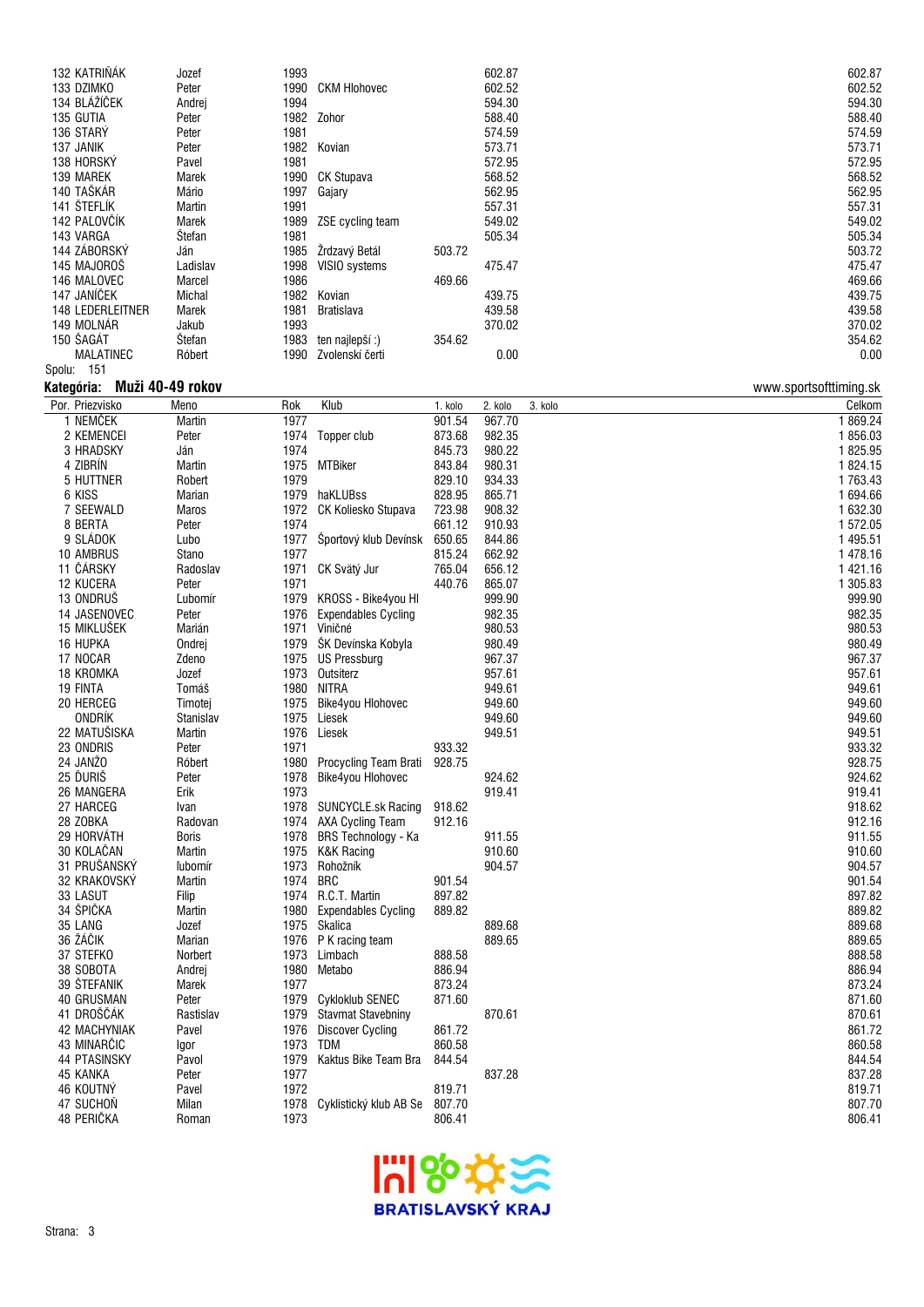| 49 PAŠČÁK        | Marek            | 1975     |                              | 799.45 |        | 799.45 |
|------------------|------------------|----------|------------------------------|--------|--------|--------|
| <b>50 MIKO</b>   | <b>Branislav</b> | 1974     |                              | 798.16 |        | 798.16 |
| 51 NEMČEK        | Jozef            |          | 1977 Cajglovo                | 797.82 |        | 797.82 |
| 52 GRMAN         | <b>Branislav</b> | 1977     | Chlpaté Gazely               | 796.03 |        | 796.03 |
| 53 GLAJCAR       | Tomasz           | 1976     |                              | 791.76 |        | 791.76 |
| 54 MALOVEC       | Marek            | 1979     |                              | 789.13 | 0.00   | 789.13 |
| 55 ČURKA         | Daniel           | 1972     | Triax Bratislava             |        | 786.64 | 786.64 |
| 56 CHROBÁK       | Martin           | 1977     |                              | 779.25 |        | 779.25 |
| 57 DEBRECÉNI     |                  |          |                              | 773.93 |        |        |
|                  | Patrik           | 1972     |                              |        |        | 773.93 |
| 58 BRISUDA       | Tomáš            | 1979     |                              | 760.72 |        | 760.72 |
| 59 HANZALÍK      | Martin           | 1975     | Malacky                      |        | 754.83 | 754.83 |
| 60 LACZA         | Peter            | 1974     | Cyklo klub Senec             | 750.50 |        | 750.50 |
| 61 DANIEL        | Martin           | 1979     | MTB KOLEČKO                  | 749.55 |        | 749.55 |
| 62 ČERVENKA      | Marek            | 1975     |                              | 732.67 |        | 732.67 |
| 63 ŽÍDEK         | Jaroslav         |          | 1975 Cycling Academy         | 731.28 |        | 731.28 |
| 64 KONCEK        | Karol            | 1976     |                              | 729.29 |        | 729.29 |
| 65 MACKOVIČ      | Juraj            | 1975     |                              | 674.48 |        | 674.48 |
| <b>66 FAJKUS</b> | Roman            |          | 1974 Bajkula Riders Bratisla | 671.20 |        | 671.20 |
| 67 ŠIMONOVIČ     | Marek            | 1976     |                              | 661.42 |        | 661.42 |
| 68 VALACHOVIC    | Martin           |          | 1974 MTB KOLEČKO             | 661.32 |        | 661.32 |
| 69 ULRICH        | Zoltan           | 1978     | NITRA                        |        | 656.21 | 656.21 |
| 70 CHVÁLA        | Anton            |          | 1971 SEGUM BIKE TEAM         |        | 651.69 | 651.69 |
| 71 DANIŠ         | Viktor           |          | 1978 Stupava                 |        | 645.53 | 645.53 |
| 72 BALAJKA       | Anton            |          | 1973 Velke Dvorany           |        | 643.29 | 643.29 |
| 73 ŠIMEK         | Marek            | 1980     | Kološport                    |        | 628.00 | 628.00 |
| 74 LAFFERS       | Daniel           | 1979     | Kološport                    |        | 622.00 | 622.00 |
| 75 SAJAN         | Ján              | 1972     |                              |        | 620.31 | 620.31 |
| 76 BALAŠČÍK      | Mário            | 1977     | Kovian                       |        | 619.89 | 619.89 |
| 77 BLAHA         | Pavol            | 1975     |                              |        | 606.28 | 606.28 |
| 78 TOMKOVIČ      | Igor             |          | 1976 Stupava                 |        | 604.27 | 604.27 |
| 79 FERENČÁK      | Juraj            | 1980     | Jakubov                      |        | 599.82 | 599.82 |
| 80 KOLAČAN       | Ivan             |          | 1978 K&K Racing              |        | 595.98 | 595.98 |
| 81 BOGDALÍK      | Boris            | 1975     | Bratislava                   |        | 594.30 | 594.30 |
| 82 HUČKO         | Martin           | 1977     |                              | 589.47 |        | 589.47 |
| 83 ULLER         | Miroslav         | 1978     | CK Studienka                 |        | 588.45 | 588.45 |
| 84 JOKAY         | Tomas            | 1979     |                              | 582.62 |        | 582.62 |
|                  |                  |          | ten najlepší:)               |        |        |        |
| 85 JANČI         | Stanislav        | 1977     |                              |        | 581.29 | 581.29 |
| 86 JENČA         | Anton            | 1977     |                              |        | 580.66 | 580.66 |
| 87 MICHALKO      | Ondrej           |          | 1973 MEngusovce              |        | 580.27 | 580.27 |
| 88 MRAZ          | Augustín         | 1971     |                              |        | 573.37 | 573.37 |
| 89 GOLIÁŠ        | Matúš            | 1979     |                              |        | 571.37 | 571.37 |
| 90 HOUDEK        | Rastislav        | 1976     |                              |        | 568.69 | 568.69 |
| 91 WEINBERGER    | Peter            | 1974     | P K racing team              |        | 550.21 | 550.21 |
| 92 SCHMIDT       | Peter            | 1978     |                              |        | 548.62 | 548.62 |
| 93 DZIFČÁK       | Martin           | 1979     |                              | 39.82  | 499.24 | 539.06 |
| 94 FILO          | Július           |          | 1977 CK Svätý Jur            | 507.65 |        | 507.65 |
| 95 KUDLICA       | Dalibor          | 1973     | VYSOKá PRI MORAVE            |        | 501.48 | 501.48 |
| 96 STELMAKH      | levgen           |          | 1978 Stelmakh                | 467.78 |        | 467.78 |
| 97 BADINSKÝ      | Patrik           |          | 1974 CK Svätý Jur            | 271.80 |        | 271.80 |
| 98 GOMEZ         | Daniel           | 1978     | LIMBACH BIKE KLUB            | 219.91 |        | 219.91 |
| LABUDA           | Adrián           | 1977     |                              | 0.00   |        | 0.00   |
| DROBA            | Juraj            | 1971 BSK |                              |        | 0.00   | 0.00   |
| <b>BOZIK</b>     | Andrej           | 1980     |                              |        | 0.00   | 0.00   |
| <b>HORVÁTH</b>   | Tomáš            | 1977     |                              |        | 0.00   | 0.00   |
| <b>HAKL</b>      | Adrián           | 1975     |                              |        | 0.00   | 0.00   |
| Spolu: 103       |                  |          |                              |        |        |        |

## **Kategória: Muži 50-59 rokov** www.sportsofttiming.sk

| Por. Priezvisko   | Meno          | Rok  | Klub                 | 1. kolo | 2. kolo | 3. kolo | Celkom   |
|-------------------|---------------|------|----------------------|---------|---------|---------|----------|
| I HULKA           | Roman         | 1968 | Sportservis team BA  | 924.38  | 999.66  |         | 924.04   |
| 2 PETROVIČ        | Rudolf        | 1965 | <b>PROefekt</b>      | 815.54  | 911.42  |         | 1 726.96 |
| 3 DŽONGOV         | <b>Marin</b>  | 1966 | Kaktus Bike Team Bra | 787.29  | 929.01  |         | 1 716.30 |
| 4 BREZOVSKÝ       | Stanislav     | 1967 | CK Koliesko Stupava  | 755.26  | 908.32  |         | 663.58   |
| 5 PEŠKO           | Emil          |      | 1964 P+K Racing team | 672.34  | 918.36  |         | 590.70   |
| 6 PANAK           | Dušan         | 1961 | ZSE cycling team     | 713.70  | 873.98  |         | 587.68   |
| 7 čekeľ           | Jozef         | 1970 | CK Svätý Jur         | 686.49  | 637.26  |         | 323.75   |
| 8 BABKA           | Milan         | 1969 | Dukla Bratislava     | 939.03  |         |         | 939.03   |
| 9 KUBIK           | Peter         | 1970 |                      |         | 911.46  |         | 911.46   |
| 10 KULÍŠEK        | Milan         | 1970 | Mviava               |         | 898.93  |         | 898.93   |
| 11 ŠIPOŠ          | Dušan         | 1966 | CK Svätý Jur         | 885.05  |         |         | 885.05   |
| 12 LAVOR          | Kamil         | 1962 | Bike4you Hlohovec    |         | 882.87  |         | 882.87   |
| <b>13 BERANEK</b> | <b>Marian</b> | 1968 |                      |         | 876.83  |         | 876.83   |
|                   |               |      |                      |         |         |         |          |

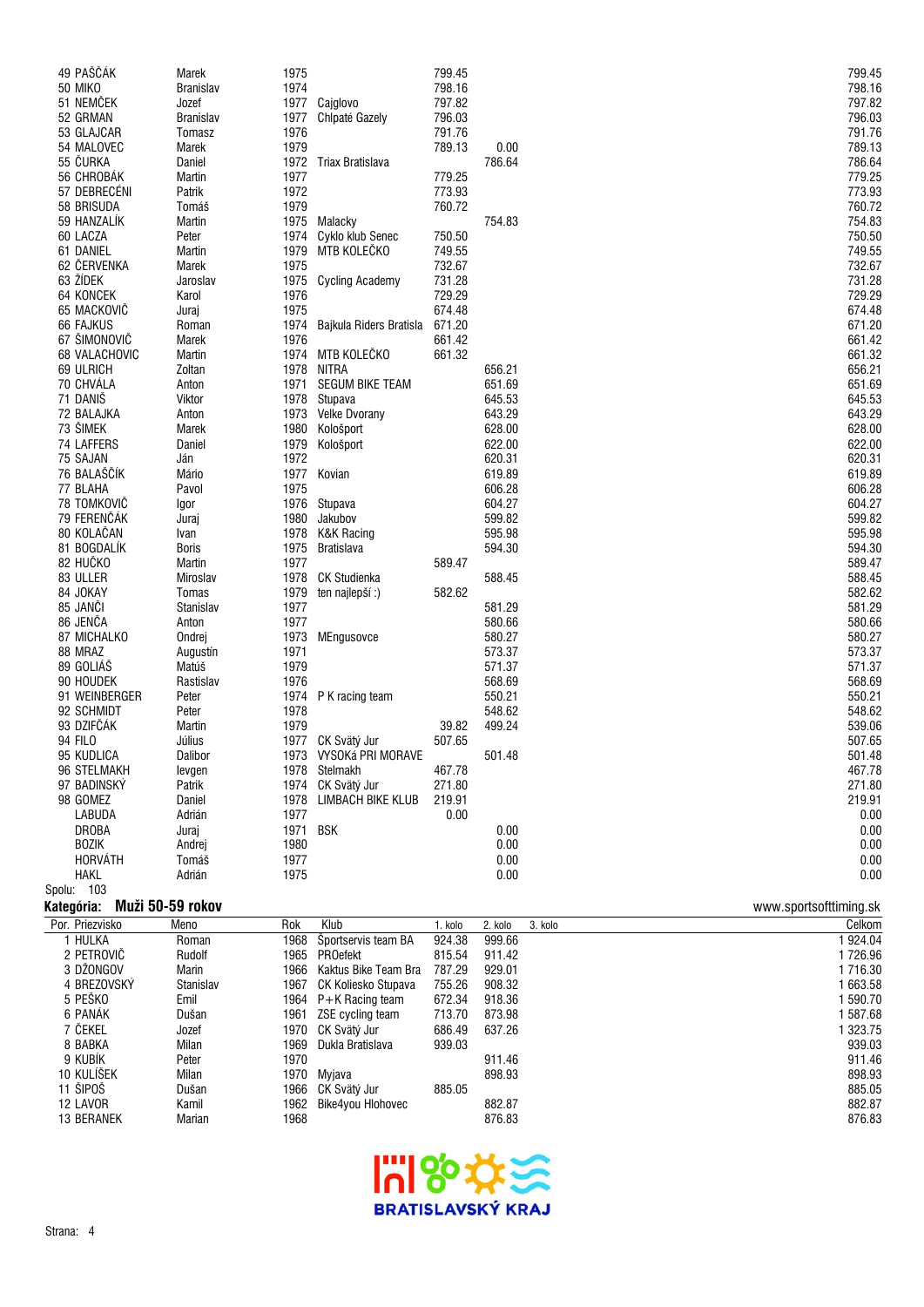| Kategória:           | Muži 60 rokov a viac |      |                              |        |        | www.sportsofttiming.sk |
|----------------------|----------------------|------|------------------------------|--------|--------|------------------------|
| Spolu: 48            |                      |      |                              |        |        |                        |
| 48 TYDLITÁT          | Peter                |      | 1966 Cykloklub Gajary        |        | 192.55 | 192.55                 |
| 47 BAGIN             | Marian               | 1965 |                              | 350.79 |        | 350.79                 |
| <b>46 DUTKA</b>      | Štefan               | 1970 |                              |        | 532.55 | 532.55                 |
| 45 ORIEŠKA           | Robert               | 1965 | múj klub                     |        | 581.06 | 581.06                 |
| 44 HABERZETTEL       | Dieter               |      | 1964 Austria-Biker           |        | 589.07 | 589.07                 |
| 43 KRAJČÍRIK         | Miloš                | 1969 |                              |        | 589.78 | 589.78                 |
| 42 KRŇA              | Miroslav             | 1969 |                              |        | 592.35 | 592.35                 |
| 41 MALIŠ             | Marián               | 1969 | <b>CK IOAN 1209</b>          | 593.94 |        | 593.94                 |
| <b>40 SCHURGER</b>   | Milan                | 1961 | Športový klub Devínsk 147.12 |        | 473.98 | 621.10                 |
| 39 GAŠPARÍK          | Vladimír             | 1970 | ebajk racing                 |        | 625.10 | 625.10                 |
| 38 PAGAC             | Peter                | 1966 | Zborov nad Bystricou         |        | 626.41 | 626.41                 |
| 37 MIKLENIČ          | Róbert               | 1970 | limba                        | 633.71 |        | 633.71                 |
| 36 ŠTELLMACH         | Ľubomír              | 1966 | Poprad                       |        | 644.98 | 644.98                 |
| 35 KORMAN            | Miloš                | 1963 | Bike 4 you Hlohovec          |        | 655.47 | 655.47                 |
| 34 JUHÁS             | Robert               |      | 1970 ASK Sportreport         | 675.62 |        | 675.62                 |
| 33 KOVÁČ             | Miroslav             | 1967 |                              |        | 679.67 | 679.67                 |
| 32 POLÁK             | Ivan                 | 1968 |                              | 685.25 |        | 685.25                 |
| 31 BUCHTÍK           | Jaroslav             | 1967 | Sport servis bratislava      |        | 686.09 | 686.09                 |
| <b>30 FILO</b>       | Marián               | 1964 | Cyklistický klub AB Se       | 706.85 |        | 706.85                 |
| 29 CÍBIK             | Roman                |      | 1970 CK Slimák Púchov        | 709.19 |        | 709.19                 |
| 28 KUBELA            | Peter                | 1968 |                              | 720.26 |        | 720.26                 |
| PAULOVIC             | <b>Branislav</b>     | 1966 |                              |        | 742.22 | 742.22                 |
| 26 KRAJČOVIČ         | Štefan               | 1963 | Stavrem                      |        | 742.22 | 742.22                 |
| 25 BEHAJAINA         | Benarson             | 1967 | <b>TDM</b>                   | 746.23 |        | 746.23                 |
| 24 POLČIC            | Florian              | 1970 | PROefekt                     | 765.49 |        | 765.49                 |
| 23 WACHS             | Robert               | 1966 | CK Dukla Bratislava          | 773.93 |        | 773.93                 |
| 22 MEDLA             | Ivan                 | 1969 | <b>DSS Andreas</b>           | 825.97 |        | 825.97                 |
| 21 KOVALÍK           | Valent               | 1964 |                              | 827.61 |        | 827.61                 |
| 20 JELÍNEK           | Tomáš                | 1963 | Procycling Team Brati        | 834.91 |        | 834.91                 |
| <b>19 REINGRABER</b> | Miroslav             | 1966 | CK Svätý Jur                 | 841.16 |        | 841.16                 |
| 18 DVORŠČÍK          | Milan                | 1970 | Asociácia Cyklistov SI       | 854.67 |        | 854.67                 |
| 17 FILÍPEK           | Peter                | 1970 |                              |        | 855.46 | 855.46                 |
| 16 ŠTEFFEK           | Rene                 | 1968 |                              |        | 862.76 | 862.76                 |
| 15 CHLUBNA           | Rastislav            |      | 1970 CK Piešany              | 869.56 |        | 869.56                 |
| 14 PANCÁK            | Ján                  | 1970 |                              |        | 871.13 | 871.13                 |
|                      |                      |      |                              |        |        |                        |

| Por. Priezvisko   | Meno      | Rok  | Klub                    | 1. kolo | 2. kolo | 3. kolo | Celkom   |
|-------------------|-----------|------|-------------------------|---------|---------|---------|----------|
| JASLOVSKÝ         | Jaroslav  | 1953 | P+K Racing team         | 610.48  | 816.37  |         | 426.85   |
| 2 TÁNCOŠ          | Imrich    | 1955 | Bajkula Riders Bratisla | 716.63  | 636.83  |         | 1 353.46 |
| 3 GRAUZEL         | Vladimír  | 1951 |                         | 600.50  | 731.31  |         | 1 331.81 |
| 4 HELEŠ           | Rudolf    | 1953 | Chorvátsky Grob         | 478.30  | 814.46  |         | 292.76   |
| 5 PÁLENÍK         | Viliam    | 1957 | ŠK Zálesie              | 459.04  | 812.73  |         | 1 271.77 |
| 6 KATRINAK        | Jozef     | 1959 |                         |         | 853.12  |         | 853.12   |
| 7 HAVRILA         | Pavol     | 1958 |                         | 852.73  |         |         | 852.73   |
| 8 LONGAUER        | Pavel     | 1951 | Cierna voda Ch.Grob     | 818.62  |         |         | 818.62   |
| 9 ŠKOPEK          | Gustáv    | 1959 | Falange                 | 817.73  |         |         | 817.73   |
| 10 OZOGÁN         | Alojz     | 1955 | CK Trnava               | 792.11  |         |         | 792.11   |
| 11 KYRINOVIČ      | Milan     | 1960 | sám za seba :-)         |         | 786.84  |         | 786.84   |
| <b>12 TAHOTNY</b> | Jozef     | 1959 | P+K Racing team         | 786.15  |         |         | 786.15   |
| 13 POLÁK          | Robert    | 1955 | Rapid klub Bratislava   | 719.56  |         |         | 719.56   |
| 14 OSTRACKY       | František | 1946 | CK Piešany              | 678.80  |         |         | 678.80   |
| 15 VITAZEK        | Klement   | 1960 | CK Moricko              | 672.19  |         |         | 672.19   |
| 16 KRKOŠKA        | Dušan     | 1954 | CK KRÁĽOVČAN            | 656.01  |         |         | 656.01   |
| 17 GLUECK         | Alois     | 1955 |                         |         | 613.88  |         | 613.88   |
| 18 BAJCI          | Ľudovit   | 1956 |                         | 578.65  |         |         | 578.65   |
| 19 GABAS          | Jozef     | 1956 |                         |         | 539.50  |         | 539.50   |
| 20 JANIK          | Pavol     | 1956 | KŠN Janík RaP           | 528.00  |         |         | 528.00   |
| 21 STOJKOVIĆ      | Ján       | 1944 | CFK Cajla               | 511.82  |         |         | 511.82   |
| 22 FIALA          | Vladimír  | 1958 | Carpano team            | 459.24  |         |         | 459.24   |
| Spolu: 22         |           |      |                         |         |         |         |          |

## **Kategória: Juniori 17-18 rokov** www.sportsofttiming.sk

| Por. Priezvisko | Meno   | Rok  | Klub                        | . kolo | 2. kolo | 3. kolo | Celkom |
|-----------------|--------|------|-----------------------------|--------|---------|---------|--------|
| 1 VARSÁNYI      | Adam   | 2003 | ŠK Impluz Bratislava        |        | 949.57  |         | 949.57 |
| 2 LÁVEČKA       | Matúš  | 2002 | <b>CK Karpaty Smolenice</b> | 912.66 |         |         | 912.66 |
| 3 ČERNEK        | Jurai  | 2002 |                             | 880.44 |         |         | 880.44 |
| 4 CHLUBNA       | Adam   | 2003 |                             | 758.44 |         |         | 758.44 |
| 5 MAGULA        | Tomáš  | 2003 |                             | 703.67 |         |         | 703.67 |
| 6 KOMADA        | Adam   | 2002 | loan 1209                   |        | 620.39  |         | 620.39 |
| 7 DUBANÁK       | Tadeáš | 2003 |                             |        | 603.07  |         | 603.07 |
| _____           |        |      |                             |        |         |         |        |

Spolu: 7

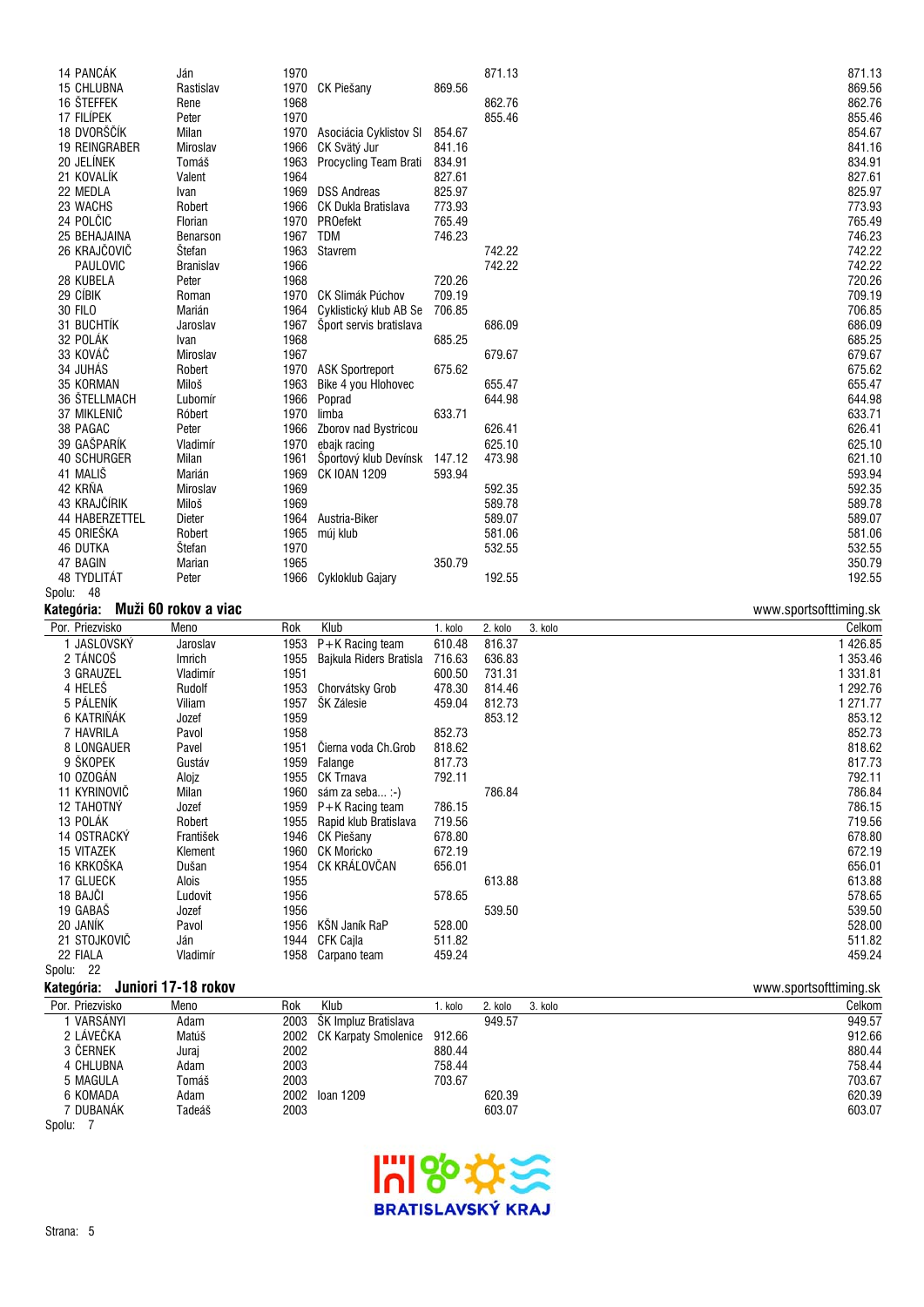### **Kategória: Kadeti 15-16 rokov** www.sportsofttiming.sk

| Por. Priezvisko            | Meno             | Rok  | Klub                                           | 1. kolo          | 2. kolo | 3. kolo | Celkom                 |
|----------------------------|------------------|------|------------------------------------------------|------------------|---------|---------|------------------------|
| 1 PLATEK                   | <b>Bruno</b>     | 2004 | D.Lužná                                        | 441.21           | 809.97  |         | 1251.18                |
| 2 SUCHY                    | Gabriel          | 2004 | Kaktus Bike Team Bra                           | 867.53           |         |         | 867.53                 |
| 3 STUDENÝ                  | Samuel           | 2004 |                                                | 833.22           |         |         | 833.22                 |
| 4 MIKLENCIC                | Jakub            |      | 2006 Trimood                                   | 809.73           |         |         | 809.73                 |
| 5 MANDÁK                   | Alex             | 2007 | ŠK Atóm Levice                                 | 773.24           |         |         | 773.24                 |
| 6 KRIŽAN                   | David            |      | 2005 žiadny                                    | 698.66           |         |         | 698.66                 |
| 7 FILO                     | Matej            | 2006 | CK Svätý Jur                                   | 690.67           |         |         | 690.67                 |
| 8 ŠVOŇAVA                  | Matej            | 2005 | Kaktus Bike Team Bra                           |                  | 680.87  |         | 680.87                 |
| 9 FILO                     | Andrej           | 2006 | CK Svätý Jur                                   | 672.49           |         |         | 672.49                 |
| 10 ULRICH                  | Samuel           | 2005 | Šk Topoľčianky                                 |                  | 672.25  |         | 672.25                 |
| 11 KOSTOLÁNI               | Alexander        | 2009 | Triatlonovy klub Pezin                         | 645.28           |         |         | 645.28                 |
| 12 GASPARIK                | Samuell          | 2004 |                                                | 640.32           |         |         | 640.32                 |
| 13 CHVÁLA                  | Matúš            |      | 2007 Kaktus Bike Team                          |                  | 615.86  |         | 615.86                 |
| 14 HORNIAK                 | Jakub            | 2005 | Kaktus Bike Team Bra                           | 599.40           |         |         | 599.40                 |
| 15 HORNIAK                 | Jozef            | 2008 | Kaktus Bike Team Bra                           | 596.87           |         |         | 596.87                 |
| 16 DOBÁK                   | Ján              | 2006 | Kaktus Bike Team                               |                  | 593.95  |         | 593.95                 |
| 17 MATÚŠEK                 | Šimon            | 2006 |                                                |                  | 554.96  |         | 554.96                 |
| 18 WEINBERGER              | Tomáš            |      | 2007 P K racing team                           |                  | 550.21  |         | 550.21                 |
| 19 KRAJČÍRIK               | Michal           | 2006 | Banka                                          |                  | 550.05  |         | 550.05                 |
| 20 KRAJČÍRIK               | Matej            | 2008 | Banka                                          |                  | 519.05  |         | 519.05                 |
| 21 HALUŠKA                 | Dominik          |      | 2005 CK IOAN 1209                              | 497.22           |         |         | 497.22                 |
| 22 NEMČEK                  | Daniel           | 2009 | Cajglovo                                       | 488.38           |         |         | 488.38                 |
| 23 ARCOS                   | Franco Emil      |      | 2010 Kaktus bike                               |                  | 463.04  |         | 463.04                 |
| 24 RYBÁR                   | Pavol            | 2010 | MODANT.sk                                      | 459.14           |         |         | 459.14                 |
| 25 MALCHEROVA              | Nina             | 2009 |                                                |                  | 390.85  |         | 390.85                 |
| 26 DROBA                   | Juraj            |      | 2011 Bratislava                                |                  | 192.66  |         | 192.66                 |
| 27 RYBÁR                   | Andrej           |      | 2012 MODANT.sk                                 | 146.03           |         |         | 146.03                 |
| ARCOS-FLORES               | Franco           |      | 2010 Kaktus Bike Team Bra                      | 0.00             |         |         | 0.00                   |
| LANG                       | Adam             | 2006 | CYKLISTICKÁ TOUR                               |                  | 0.00    |         | 0.00                   |
| Spolu: 29                  |                  |      |                                                |                  |         |         |                        |
| Kategória:                 | Zeny 19-39 rokov |      |                                                |                  |         |         | www.sportsofttiming.sk |
| Por. Priezvisko            | Meno             | Rok  | Klub                                           | 1. kolo          | 2. kolo | 3. kolo | Celkom                 |
| 1 DUBOVSKÁ                 | Denisa           | 1994 | <b>MTBiker</b>                                 | 646.72           | 723.64  |         | 1 370.36               |
|                            |                  |      |                                                |                  |         |         | 911.45                 |
|                            | <b>Barbora</b>   | 1998 |                                                |                  | 911.45  |         |                        |
| 2 ŠVRČKOVÁ                 | Marina           |      | <b>BRS Technology - Ka</b>                     |                  |         |         |                        |
| 3 DRAGAN<br>4 FINDROVA     | Mariana          | 1985 | 1983 B.R.C.                                    | 865.00           | 908.65  |         | 908.65                 |
| 5 JUHÁSOVÁ                 | Zuzana           | 1985 | CK Banska Bystrica<br><b>Bike Team Juhasky</b> | 858.84           |         |         | 865.00<br>858.84       |
|                            | Kristína         |      |                                                |                  |         |         |                        |
| 6 HUDEKOVÁ<br>7 HRABOVSKÁ  |                  | 1990 | WLRM cc                                        | 829.99<br>809.48 |         |         | 829.99<br>809.48       |
| 8 OTHMANOVA                | Mária<br>Sona    | 1997 |                                                |                  |         |         |                        |
| 9 ŠOVÍČKOVÁ                | Markéta          | 1986 | 1991 WLRM cc                                   | 786.30<br>786.15 |         |         | 786.30<br>786.15       |
| 10 DORICOVA                | Kristina         | 1988 | <b>WLRM</b> cc                                 | 774.48           |         |         | 774.48                 |
| 11 SLADEKOVÁ               | Kristína         | 1996 | Senec                                          | 741.41           |         |         | 741.41                 |
|                            | Nina             | 1996 | Senec                                          | 736.25           |         |         | 736.25                 |
| 12 JANUŠÍKOVÁ<br>13 MILOVA | Katarina         |      | 1991 WLRM cc                                   | 715.69           |         |         | 715.69                 |
| 14 KARABOVÁ                | Eva              |      | 1983 TJ Dynamo DK                              | 667.03           |         |         | 667.03                 |
| 15 MURÍNOVÁ                | Viktória         | 1993 |                                                | 664.10           |         |         | 664.10                 |
| 16 GUZY                    | Eva              |      | 1985 WLRM cc                                   | 651.24           |         |         | 651.24                 |
| 17 SKALICKÁ                | Daniela          | 1993 |                                                | 632.92           |         |         | 632.92                 |
| 18 SVETLÁKOVÁ              | Nikoleta         | 1995 | <b>Trnava Cycling Team</b>                     | 620.71           |         |         | 620.71                 |
| 19 KAŠJAKOVÁ               | Marcela          | 1982 | Cabaj-Čapor                                    |                  | 615.65  |         | 615.65                 |
| 20 CZIKÓOVÁ                | Júlia            | 1996 |                                                |                  | 573.71  |         | 573.71                 |
| 21 DUTKOVÁ                 | Tereza           | 1996 |                                                |                  | 561.89  |         | 561.89                 |
| 22 GRAUZELOVÁ              | Tana             | 1986 |                                                | 547.72           |         |         | 547.72                 |
| 23 KMEOVÁ                  | Zuzana           | 1982 | Jablonové                                      |                  | 544.28  |         | 544.28                 |
| 24 RYBAROVÁ                | Dominika         | 1989 |                                                |                  | 509.24  |         | 509.24                 |
| 25 FILÍPKOVÁ               | Andrea           | 1995 |                                                |                  | 496.75  |         | 496.75                 |
| 26 CAPICIKOVA              | Helena           | 1984 | <b>Trail Runners Trnava</b>                    | 473.49           |         |         | 473.49                 |
| 27 KLASOVÁ                 | Marta            | 1982 | Láb                                            |                  | 461.24  |         | 461.24                 |
| 28 BRONDOŠOVÁ              | Mária            | 1989 |                                                | 419.71           |         |         | 419.71                 |
| 29 MALCHEROVA              | Hana             | 1982 |                                                |                  | 390.84  |         | 390.84                 |
| 30 ČAPUCHOVÁ               | Veronika         | 1982 |                                                | 341.96           |         |         | 341.96                 |
| 31 PUTECOVÁ                | Monika           | 1987 |                                                | 270.71           |         |         | 270.71                 |
| Spolu: 31                  |                  |      |                                                |                  |         |         |                        |
| Kategória:                 | Ženy 40-49 rokov |      |                                                |                  |         |         | www.sportsofttiming.sk |
| Por. Priezvisko            | Meno             | Rok  | Klub                                           | 1. kolo          | 2. kolo | 3. kolo | Celkom                 |
| 1 IVANIČOVÁ                | Andrea           | 1976 | Bajkula Riders Bratisla                        | 760.63           | 862.87  |         | 1 623.50               |